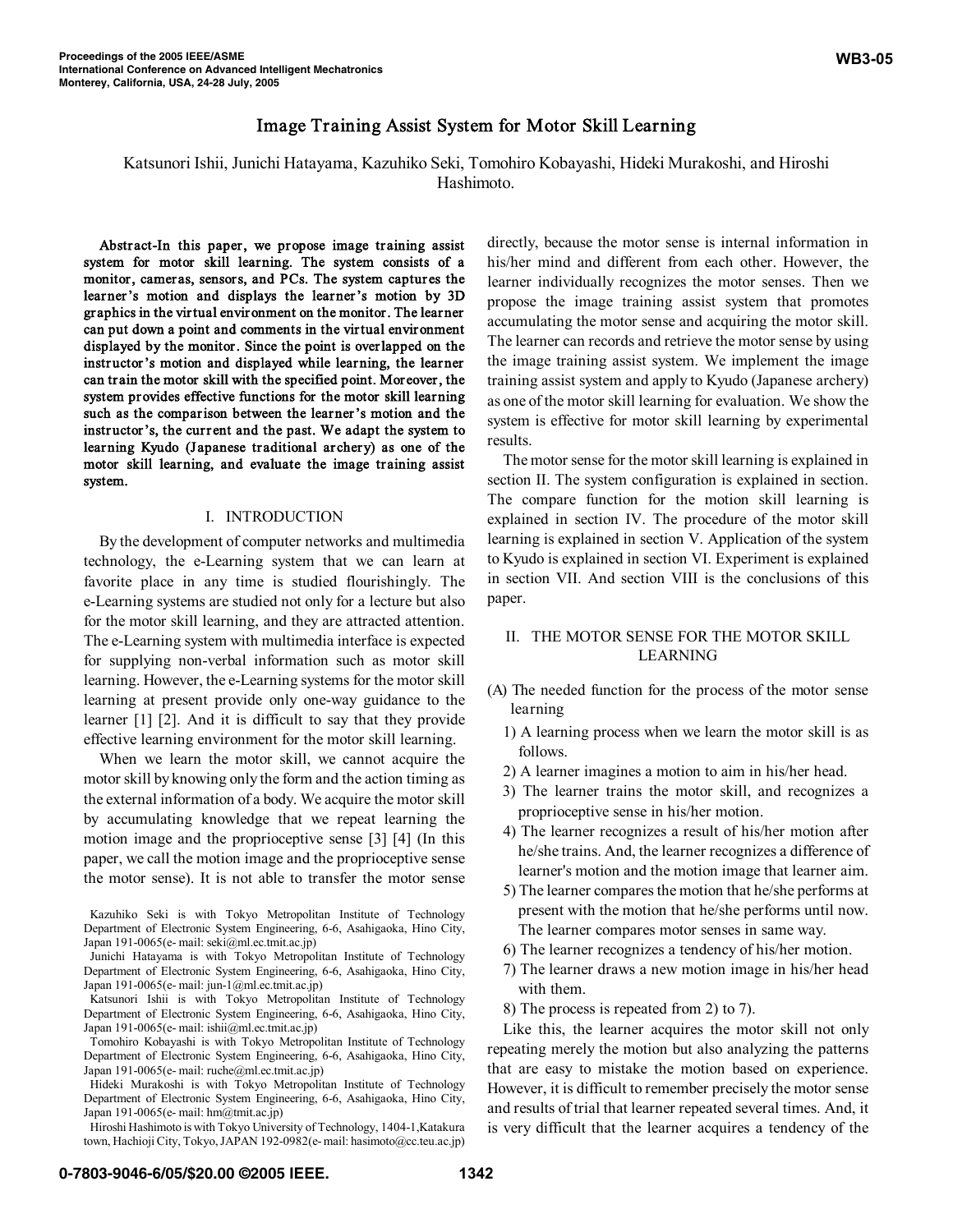motor in the same way.

We implement a function to manage information of learner's motion and internal information of the motor sense in the system. The function manages the information that is related to the motion and results of the motion and the motor sense. The result of the motion is evaluation result to learner's motion by the evaluation system. The system evaluates learner's motion by comparing coordinates of learner with coordinates of the sample motion that we measured beforehand. The learner can choice the motions as a standard at the evaluation score in motion history, and can look the past motion. The learner can research recorded information of the motor sense by recording function of the motor sense and look them. The learner can self-analyze effectively so that the learner can compare the motor sense with the past motion by the function. The learner can record a new motion image as information of the motor sense in a learning process 5). The learner can feed back the information that he/she recorded by a sight effect in next trail. By this, the learner can reduce timing gap of the motion image and the motion.

### (B) The method of recording the motor sense

We can divide the motor sense between a motion images and that a learner gets into the proprioceptive sense while the motor skill learning. When a human moves each parts of his/her body and they are moved, the proprioceptive sense is an organ taking in internal stimulation such as the direction and a quantity. In short, it is the sense to show whether each part of body moves. The motion image is description how the learner performs the motion that he/she aims and imagine in his/her head before performs. It is the proprioceptive sense that the learner turns consciousness for parts of learner's body in same way. Therefore, an object that the learner records the motor sense is each part of the learner's body. We have to put down a point at an arbitrary object in any time while the motor skill learning. We suggest the system to be able to recode them intuitively.

Sensors capture a learner's motion. The learner's avatar is displayed in the virtual environment on a monitor by 3D graphics. The learner can put down points for the learner's avatar at an arbitrary place in any time, and clicking a point that the learner want to put down with a mouse as two circles to show in A of figure 1. At first, 2 dimensional points that the learner clicked is converted 3 dimensional points by the function. In detail, the system converts 3 dimensional vectors by a projection matrix, a viewpoint of a camera, and a direction of 3 dimensional coordinates. The system computed a vector that going from clicked point to avatar. A point is an intersectional point of the vector and avatar. And, the learner can record the motion image. Moreover, the learner can record detail information for the point. In short, the learner puts down comments with a keyboard to show it in B of figure 1.

points and the comments with a mouse and a keyboard for learner's avatar.



Figure 1.Recording the motor sense

(C) Method of calculating three dimensional coordinates from two dimensional coordinates

Figure 2 is the space area where the camera is seen on the virtual environment. Six planes compose this area.



Figure2. The space area where the camera is seen

The plane with point A forward is called near clip plane. The plane in the interior of point A is called far clip plane. Point A is a position of the aspect of the camera. The distance from this aspect to the near clip plane is defined as n. The distance from this aspect to the far clip plane is defined as f. The angle in the vertical direction of the camera in point A is defined as  $\alpha$ . The angle in the horizontal direction of the camera in point A is defined as  $\beta$ . These values are used to generate the projection matrix and the view matrix. The projection matrix is a matrix that decides the position in which the object on the virtual environment draws on the two dimensional plane. The view matrix is a matrix with information on the viewing angle of the camera and the direction. When the position of the object in the virtual environment is defined e, and the point in two-dimensional planes is defined r, the matrix is requested by the next formula  $(1)(2)(3)$ . Three dimension coordinates are calculated by doing the operation opposite to conversion from three dimension coordinates to two dimension coordinates. When the mouse is clicked, this is conversion of the position on the near clip plane on the virtual environment. The position of vNear and vFar is place between back and forth of avatar in view of the camera. The vector that faces avatar from vNear is defined as vDir. The position that this vDir collided with avatar becomes a marking point.

The system can record the motor sense by putting down the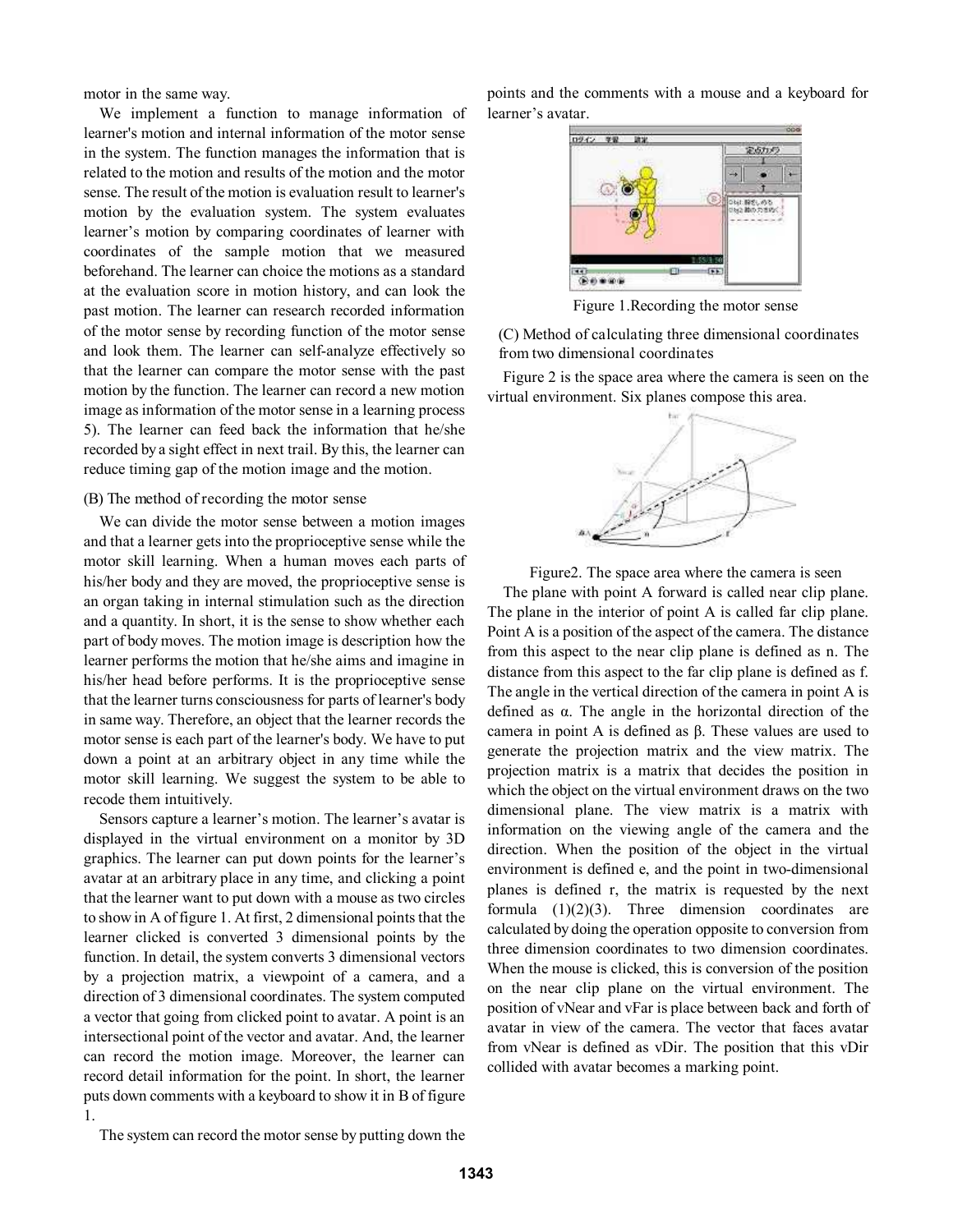

Figure3.System configuration

### III. SYSTEM CONFIGURATION

The system consists of a monitor, cameras, sensors, a mouse, a keyboard, and PCs. A learner learns motor skill while looking instruction information displayed on a monitor. The system captures learner's motion with USB cameras, optical sensors, and an ultrasonic sensor, when the motor skill learning. At first, we explain the USB cameras capture learner's motion. The captured picture is sent to program in a PC. The program can detect coordinate of arbitrary objects from the color-feature on the captured picture. Next, coordinates of detecting points are computed from optical sensors, an ultrasonic sensor, and pictures by USB cameras. The coordinates display the learner's avatar as 3D graphics in virtual environment on a monitor. The learner records information of the motor sense with a mouse and a keyboard while looking the motion of learner's avatar. Recorded information of the motor sense and the coordinates are stored a database in a PC. When the learner refers to the motion

history and history of the motor sense, they are researched and looked, and they are displayed on a monitor.

# IV. COMPARISION FUNCTION FOR THE MOTOR SKILL LEARNING

(A) A function to compare the motion images with the motions

When a learner trains the motor skill, it is very difficult to judge the difference between the learner's motion and the motion image that the learner aim. The reason is because the motion image is imagined in the learner's head and is not actual motion. Comparing the motion image with the actual motion is vague, and it is very difficult to judge an error of the action timing for the motion. Therefore, the learner has to be able to judge a difference between the actual motion and the motion image that the learner imagines in his/her head.

When training the next trial, the modifying information that he/her recorded is overlapped a sample motion, and they are displayed. The learner can recall the modifying information that he/she recorded while the motor skill learning, and can reduce an action timing gap of the motion image and the actual motion.

#### (B) A function to compare motions

A learner can refer to the motion and the motor sense that he/she recorded for learner's motion. Moreover, a learner choices two motions in motion history and can look them simultaneously. By looking them, the learners can self-analyze difference of motions by the gap of the time that felt a proprioceptive signal. When the learner choices in the motion history, the learner can choice two motions based on the evaluation score that is evaluated by the evaluation system. By this, the learner can compare differences of the motor senses.

### V. PROCEDURE OF THE MOTOR SKILL LEARNING

A learner logs in after the system start. If it is the first use for the learner, at first the learner learns the current of the motion. After learning the motion, the learner recognizes the motion result that the learner performed at present, and he/she record what ha/she felt in motor skill learning (the proprioceptive sense) and what ha/she was conscious of (the motion image). The system uses recording function of the motor sense for recording them. (We call recorded the information sense information.)The learner thinks a new motion image from any information (the proprioceptive sense, the motion image, the motion result) that he/she got by the motion at present. The learner records them by recording function of the motor sense same as the sense information. (We call the information the modifying information.) The learner can look the modifying information as the feedback information in the next motor skill learning trial with training the motor skill. We call the function that can look the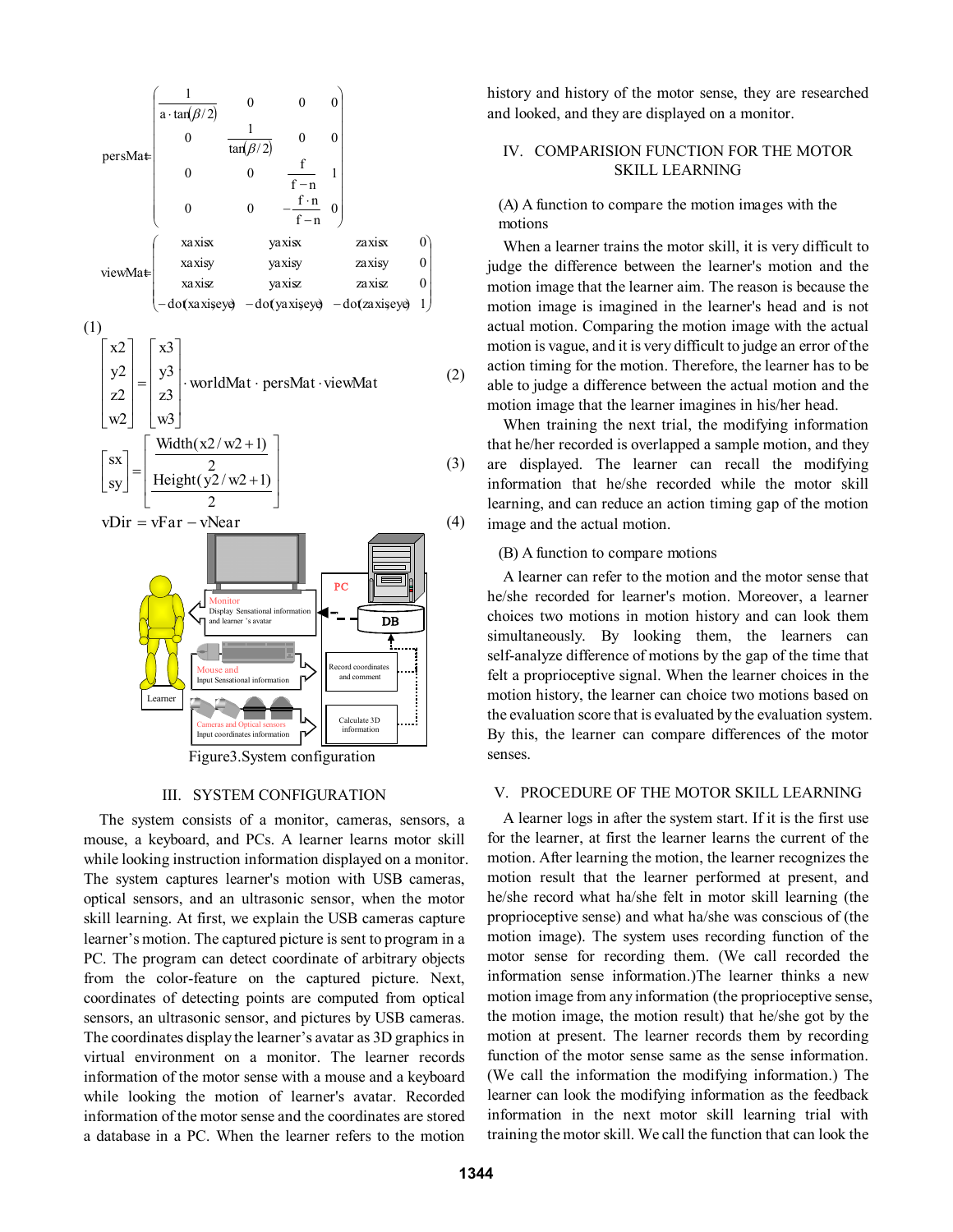feedback information "A function to compare the motion images with the motions". When the learner looks in the motion history, he/she can compare the motor senses that he/she recorded by choosing two motions in the motion history, and can compare his/her motions in same way.

## VI. APPLICATION TO THE SYSTM OF KYUDO

We adapt the system to learning Kyudo (Japanese traditional archery) as one of the motor skill learning for evaluation. Kyudo is sports for the purpose of what shoot arrows and hit a target. However, Kyudo is very important to the process of the motion before hitting a target. The process of the motion is more important than hitting a target in a promotion examination of Kyudo. The process of the motion to shoot one arrow in Kyudo is called Shahou-Hassetu, and consists of eight elements. The eight elements are Ashibumi, Douzukuri, Yugamae, Utiokoshi, Hikiwake, Kai, Hanare, and Zanshin. Shahou-Hassetu is illustrated in Figure4. ASHIBUM **OQUZUKURI YUCAMAR** UCHOKOSHI



Figure4. Shahou-Hassetu

Stillness and movements are repeated in the Shahou-Hassetu. Fixed time is decided in each element. A learner must repeat stillness in fixed time and movements in fixed time. For example, the learner moves in fixed time in Hikiwake, stands still in fixed time in the next of Kai. Moreover, it is assumed that the motions are good so as not to sway when the learner stands still. In this way, the motions are strictly decided in Kyudo. The learner takes a learning form to modify the motion that is only one [5] [6].

- 1) A learning environment is not different every one trial. Therefore, the system is easy to understand a learner's improvement.
- 2) A learner has consciousness of only his/her motion. In other word, there is a little sense of incongruity when a learner used what he/she didn't use until now such as recoding function for the motor sense.

The learning object of Kyudo is the reason why Kyudo is such sports.

An evaluation system is necessary in order to get a motion result. The evaluation system to learning Kyudo evaluates Goju-Jumonji and Sanju-Jumonji that are used as evaluation of form by Kyudo instructor. In addition, the evaluation system evaluates action timing. (A) Evaluation system configuration

Figure5 is shown the evaluation system configuration for Kyudo. A learner trains Kyudo with looking the instruction motion (form, and action timing) displayed in virtual environment on a monitor. The evaluation system captures learner's motion with USB cameras, optical sensors, and an ultrasonic sensor, when the learner trains Kyudo. The USB cameras capture learner's motion. The captured picture is sent to program in a PC. The program can detect coordinate of arbitrary objects from the color-feature on the captured picture. The system computes 3 dimensional coordinates by DLT method [7]. Coordinates of detecting points are computed from optical sensors and USB cameras. The coordinates display a learner's avatar displayed in virtual environment on the monitor. Coordinates information are stored to a database, and evaluate learner's motion from the coordinates information. After his/her motion was evaluated, the system stores the learner's motion and an evaluation result of the learner's motion with a database.



(B) Method of measuring learner's motion

The evaluation system acquires coordinates of points to evaluate as important points. Important learning elements of Kyudo are Goju-Jumonji and Sanju-Jumonji, action timing in each element.

(a) Method of measuring two Jumonji

Sanju-Jumonji is a basic form to shoot one arrow. Sanju-Jumonji is illustrated in Figure6. Sanju-Jumonji is three crosses. There are a straight line of both legs (A) and a straight line of waists (B) and a straight line of both shoulders (C). Three straight lines have to be parallel and the same plane. Sanju-Jumonji is three points to cross three straight lines and a straight line of the center of body (D). And, It is called Sanju-Jumonji is formed, when it is the state that the three crosses becomes perpendicular. Sanju-Jumonji must become perpendicular in all elements. Therefore, Sanju-Jumonji is the most important when training Kyudo.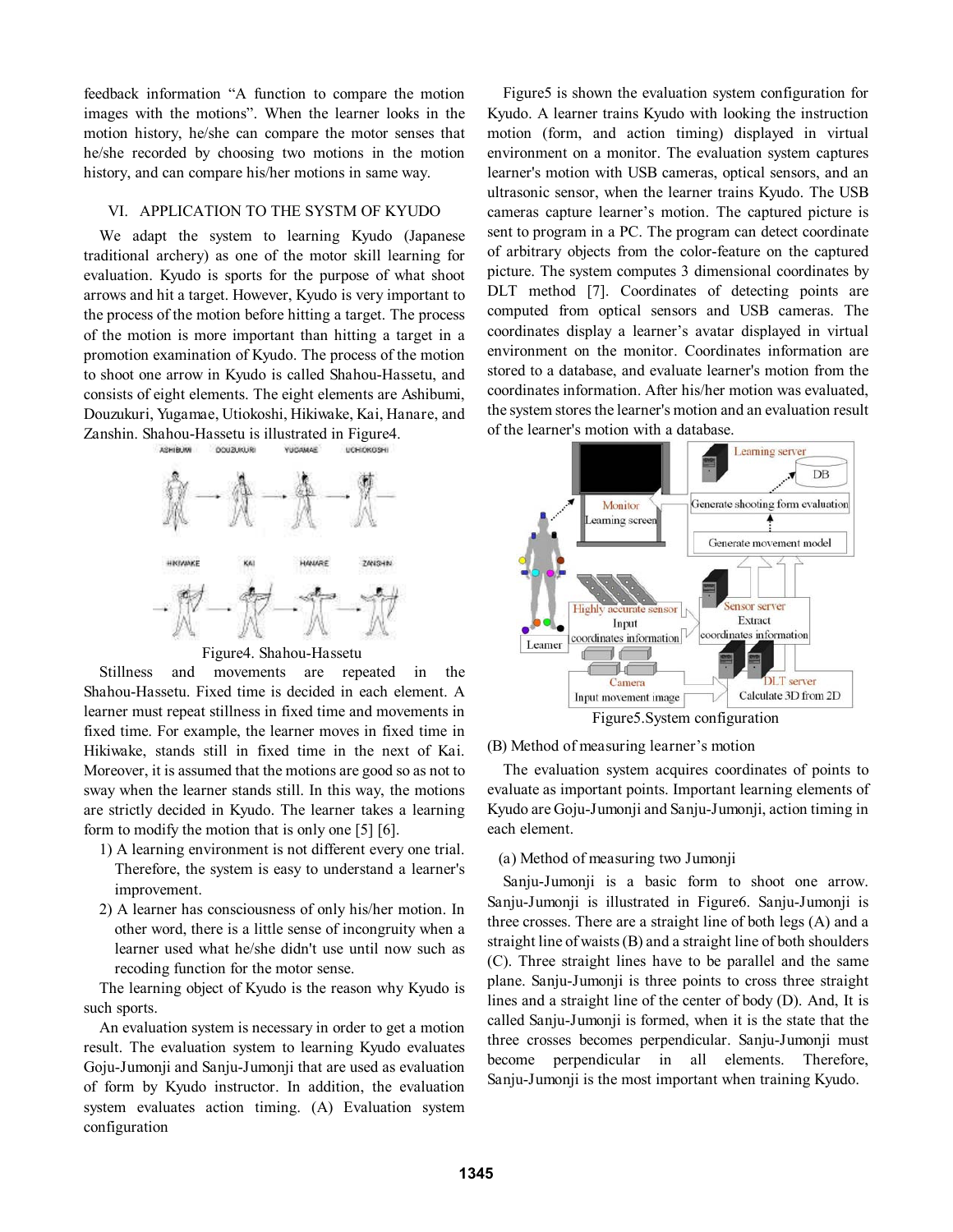

Figure6.Positions of Sanju-Jumonji

Goju-Jumonji is a basic form to shoot one arrow, too. Goju-Jumonji is illustrated in Figure7. Goju-Jumonji is five crosses. There are a scruff and an arrow (F and I), a bow and an arrow (G and H), the left hand (G and H), a thumb of the right hand and a string (E and H), the middle of a body and shoulders (F and H). Goju-Jumonji is five points to cross six straight lines. And, It is called Goju-Jumonji is formed, when it is the state that the five straight line becomes perpendicular. A fivefold cross must be formed while Yugamae, Utiokosi, Hikiwake, and Kai.



Figure7.Postions of Goju-Jumonji

An evaluation system evaluates angles of intersectional points of six straight lines of Goju-Jumonji and four straight lines of Sanju-Jumonji and the positions in each element of Shahou-Hassetu. We detect the positions and angles of intersectional points. Therefore measurement coordinate point is waists, heels, and tiptoes of legs, a head, shoulders, and elbows, shell of hands. The detecting points are illustrated in figure7. A quantity of hand's motion is the biggest. As for the shoulders, an abecedarian is easy to cause a mistake most. Therefore that we measure them closely is demanded. Thus the four points are used optical sensors and an ultrasonic sensor. The other points acquired the coordinate with USB cameras.

## (b) Method of measuring action timing

Shahou-Hassetu repeats arm's movement and arm's stillness. In short, Shahou-Hassetu repeats arm's movement and arm's stillness. For example, Yugamae stillness fixed time, next Hikiwake move fixed time. Fixed time is fixed in each motion. We can get high evaluation so as to be close the time in Kyudo' promotion examination. Therefore moving time and standing still time are important when learning Kyudo.

The evaluation of action timing in the evaluation system uses optical sensors of arms in Figure8 of a3 and a4. We detected movement and standstill from coordinates of arms, and acquired motion's time and standstill's time in each element.



Figure8. The detecting points

## $(C)$  Evaluation method to learner's motion

The system evaluates angles of Goju-Jumonji and Sanju-Jumonji, and action timing of eight elements.

(a) Evaluation method for two Jumonji

We calculate a score in each element of Shahou-Hassetu. We decide a perfect score of one element is one hundred, and calculate by demerit mark system. We calculate demerit mark of eight Jumonji, and deduct points of one hundred. The action timing is T[s] and measures learner's motion every 10[ms]. Positions of Jumonji n are  $\alpha_{nt}$  in t [ms], and angles of Jumonji n are  $\beta_{nt}$  in t [ms]. Score P is computed by a formula (4) when a position of sample motion is  $\beta'_{nt}$  and an angle of sample motion is  $\alpha'_{nt}$ .

$$
P = 100 - \sum_{n=1}^{J} \frac{\sum_{t=0}^{100 T} (|\alpha_{nt} - \alpha_{nt}'| + |\beta_{nt} - \beta_{nt}'|)}{100 T}
$$
(4)

#### (b) Evaluation method for action timing

Even a brad folder of Kyudo does not always performed in the same time. There is constant width for time. We use the width and decide allocation of points. If a learner's time is time in the width, and it is one hundred. Whenever 0.06 second slips off, ten points deduct points.

# VII. EXPERIMENT

### (A) Experiment

TurnA-space software is used for capturing learner's motions with USB cameras. TurnA-space software is the software that can detect objective coordinates from the color-feature of the object to the arbitrary objects on a screen.

2 dimensional coordinates that get from TurnA-space are converted into 3 dimensional coordinates by DLT method. The points where motion speed is fast used optical sensors "HiBall-3100 (3rdTech company)" and an ultrasonic sensor "InterTrax2 (Inter Sense company)", and measured the